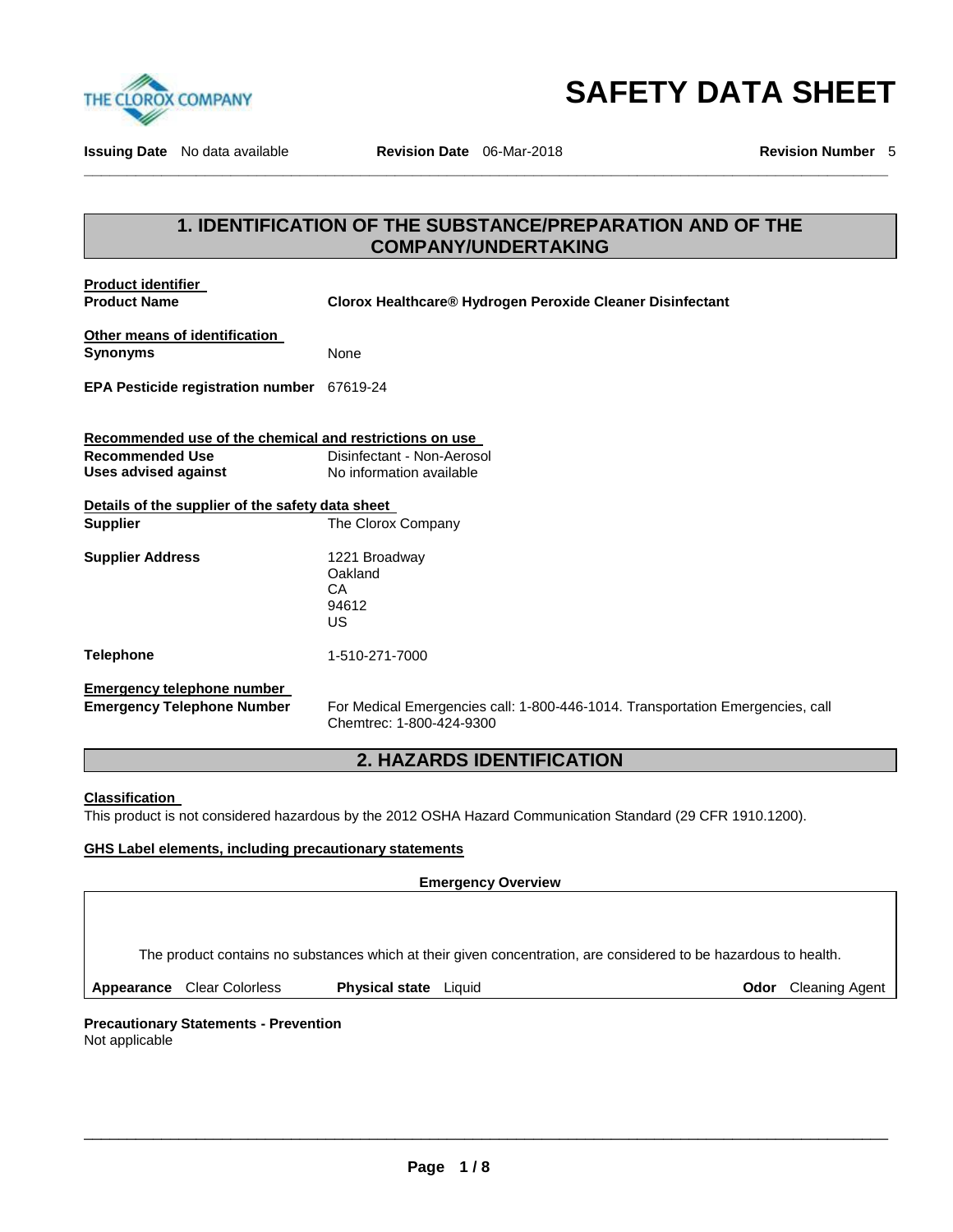#### **Precautionary Statements - Response** None

**Precautionary Statements - Storage** None

**Precautionary Statements - Disposal** None

**Hazards not otherwise classified (HNOC)** Not applicable

**Unknown Toxicity** 1 % of the mixture consists of ingredient(s) of unknown toxicity

**Other information** 

No information available

#### **Interactions with Other Chemicals**

No information available.

## **3. COMPOSITION/INFORMATION ON INGREDIENTS**

\_\_\_\_\_\_\_\_\_\_\_\_\_\_\_\_\_\_\_\_\_\_\_\_\_\_\_\_\_\_\_\_\_\_\_\_\_\_\_\_\_\_\_\_\_\_\_\_\_\_\_\_\_\_\_\_\_\_\_\_\_\_\_\_\_\_\_\_\_\_\_\_\_\_\_\_\_\_\_\_\_\_\_\_\_\_\_\_\_\_\_\_\_

The product contains no substances which at their given concentration, are considered to be hazardous to health.

## **4. FIRST AID MEASURES**

| <b>First aid measures</b>                                                  |                                                                                                                                                            |  |  |
|----------------------------------------------------------------------------|------------------------------------------------------------------------------------------------------------------------------------------------------------|--|--|
| <b>General Advice</b>                                                      | Show this safety data sheet to the doctor in attendance.                                                                                                   |  |  |
| Eye contact                                                                | Rinse thoroughly with water as necessary. Get medical attention if irritation develops and<br>persists.                                                    |  |  |
| <b>Skin contact</b>                                                        | Wash with soap and water. Get medical attention if irritation develops and persists.                                                                       |  |  |
| <b>Inhalation</b>                                                          | If symptoms develop move victim to fresh air. If breathing is difficult, (trained personnel<br>should) give oxygen. If symptoms persist, call a physician. |  |  |
| Ingestion                                                                  | Drink 1 or 2 glasses of water. Get medical attention if symptoms occur.                                                                                    |  |  |
| Most important symptoms and effects, both acute and delayed                |                                                                                                                                                            |  |  |
| <b>Most Important Symptoms and</b><br><b>Effects</b>                       | None known.                                                                                                                                                |  |  |
| Indication of any immediate medical attention and special treatment needed |                                                                                                                                                            |  |  |
| <b>Notes to Physician</b>                                                  | Treat symptomatically.                                                                                                                                     |  |  |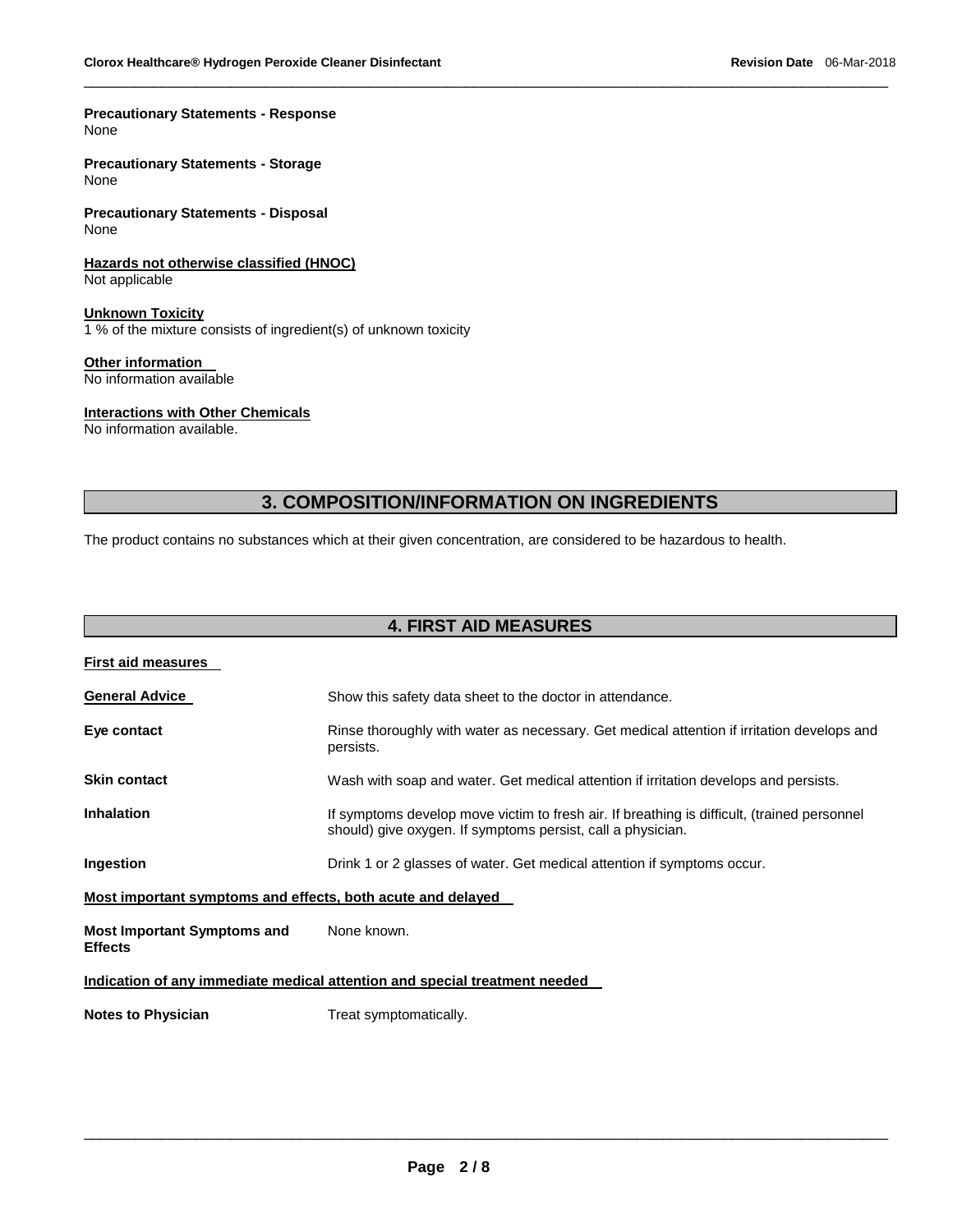## **5. FIRE-FIGHTING MEASURES**

\_\_\_\_\_\_\_\_\_\_\_\_\_\_\_\_\_\_\_\_\_\_\_\_\_\_\_\_\_\_\_\_\_\_\_\_\_\_\_\_\_\_\_\_\_\_\_\_\_\_\_\_\_\_\_\_\_\_\_\_\_\_\_\_\_\_\_\_\_\_\_\_\_\_\_\_\_\_\_\_\_\_\_\_\_\_\_\_\_\_\_\_\_

#### **Suitable Extinguishing Media**

Use extinguishing measures that are appropriate to local circumstances and the surrounding environment

#### **Unsuitable extinguishing media**

CAUTION: Use of water spray when fighting fire may be inefficient.

#### **Specific hazards arising from the chemical**

No information available.

#### **Hazardous Combustion Products**

Carbon oxides.

#### **Explosion Data**

**Sensitivity to Mechanical Impact** No.

**Sensitivity to Static Discharge Mo.** 

#### **Protective equipment and precautions for firefighters**

As in any fire, wear self-contained breathing apparatus pressure-demand, MSHA/NIOSH (approved or equivalent) and full protective gear.

## **6. ACCIDENTAL RELEASE MEASURES**

| <b>Personal precautions, protective equipment and emergency procedures</b> |                                                                                                                                                                         |  |  |  |
|----------------------------------------------------------------------------|-------------------------------------------------------------------------------------------------------------------------------------------------------------------------|--|--|--|
| <b>Personal precautions</b>                                                | Avoid contact with eyes.                                                                                                                                                |  |  |  |
| <b>Other Information</b>                                                   | Refer to protective measures listed in Sections 7 and 8.                                                                                                                |  |  |  |
| <b>Environmental precautions</b><br><b>Environmental precautions</b>       | See Section 12 for additional Ecological Information.                                                                                                                   |  |  |  |
| Methods and material for containment and cleaning up                       |                                                                                                                                                                         |  |  |  |
| <b>Methods for containment</b>                                             | Prevent further leakage or spillage if safe to do so.                                                                                                                   |  |  |  |
| Methods for cleaning up                                                    | Absorb and containerize. Wash residual down to sanitary sewer. Contact the sanitary<br>treatment facility in advance to assure ability to process washed-down material. |  |  |  |
|                                                                            | <b>7. HANDLING AND STORAGE</b>                                                                                                                                          |  |  |  |
|                                                                            |                                                                                                                                                                         |  |  |  |
| <b>Precautions for safe handling</b><br><b>Handling</b>                    | Handle in accordance with good industrial hygiene and safety practice. Do not eat, drink or<br>smoke when using this product.                                           |  |  |  |
| Conditions for safe storage, including any incompatibilities               |                                                                                                                                                                         |  |  |  |
| <b>Storage</b>                                                             | Keep container tightly closed in a dry and well-ventilated place.                                                                                                       |  |  |  |
| Incompatible products<br>None known based on information supplied.         |                                                                                                                                                                         |  |  |  |
| <b>8. EXPOSURE CONTROLS/PERSONAL PROTECTION</b>                            |                                                                                                                                                                         |  |  |  |
| <b>Control parameters</b>                                                  |                                                                                                                                                                         |  |  |  |

**Exposure Guidelines** This product, as supplied, does not contain any hazardous materials with occupational exposure limits established by the region specific regulatory bodies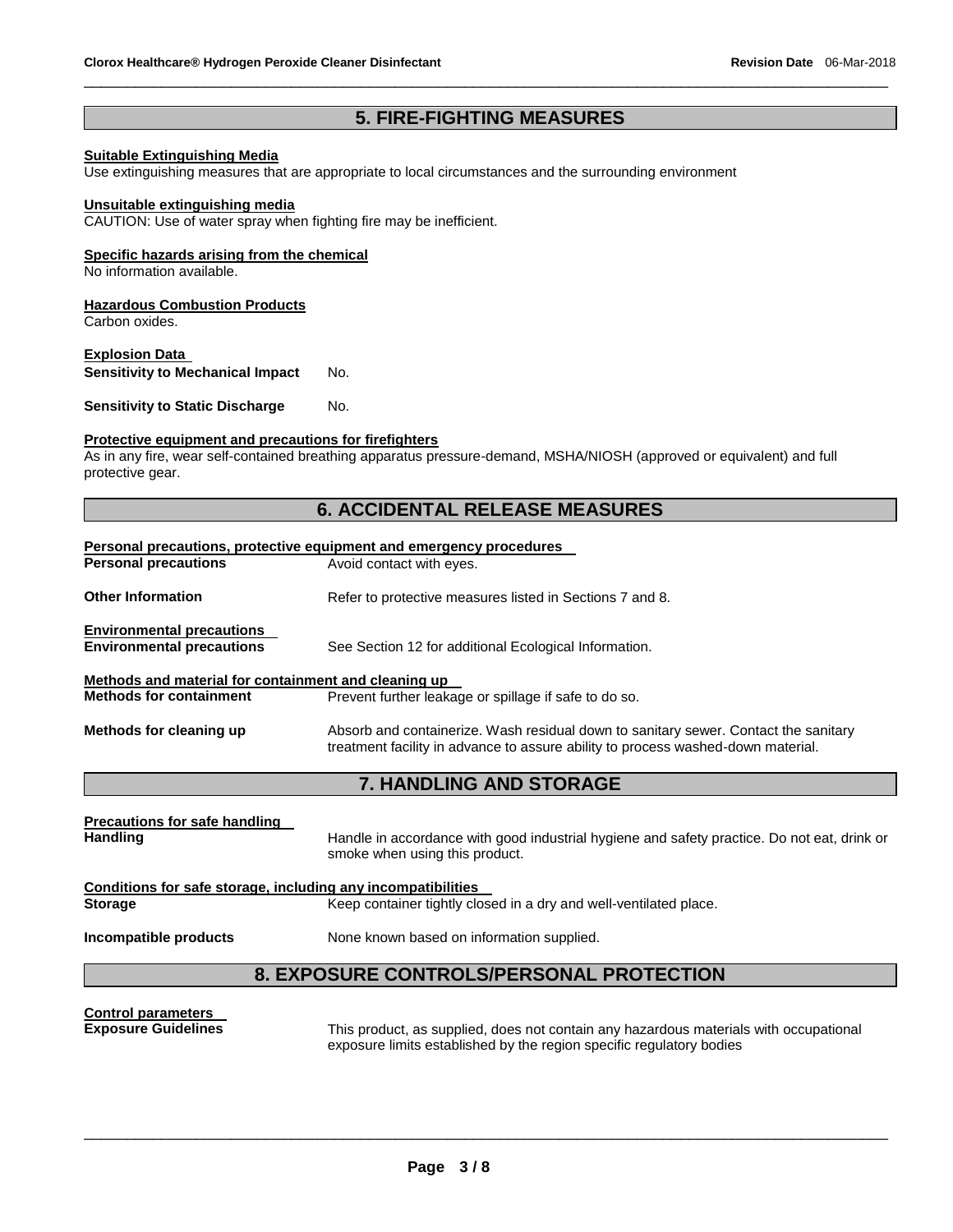| Appropriate engineering controls<br><b>Engineering Measures</b>       | Ventilation systems                                                                                                                                                         |
|-----------------------------------------------------------------------|-----------------------------------------------------------------------------------------------------------------------------------------------------------------------------|
| Individual protection measures, such as personal protective equipment |                                                                                                                                                                             |
| <b>Eye/face protection</b>                                            | No special protective equipment required.                                                                                                                                   |
| Skin and body protection                                              | No special protective equipment required.                                                                                                                                   |
| <b>Respiratory protection</b>                                         | No protective equipment is needed under normal use conditions. If exposure limits are<br>exceeded or irritation is experienced, ventilation and evacuation may be required. |
| <b>Hygiene Measures</b>                                               | Handle in accordance with good industrial hygiene and safety practice.                                                                                                      |

\_\_\_\_\_\_\_\_\_\_\_\_\_\_\_\_\_\_\_\_\_\_\_\_\_\_\_\_\_\_\_\_\_\_\_\_\_\_\_\_\_\_\_\_\_\_\_\_\_\_\_\_\_\_\_\_\_\_\_\_\_\_\_\_\_\_\_\_\_\_\_\_\_\_\_\_\_\_\_\_\_\_\_\_\_\_\_\_\_\_\_\_\_

## **9. PHYSICAL AND CHEMICAL PROPERTIES**

### **Physical and Chemical Properties**

| <b>Physical state</b><br>Appearance<br>Color                  | Liquid<br><b>Clear Colorless</b><br>No information available | Odor<br><b>Odor Threshold</b> | <b>Cleaning Agent</b><br>No information available |
|---------------------------------------------------------------|--------------------------------------------------------------|-------------------------------|---------------------------------------------------|
|                                                               |                                                              |                               |                                                   |
| <b>Property</b>                                               | <b>Values</b>                                                | Remarks Method                |                                                   |
| рH                                                            | $2 - 3$                                                      | None known                    |                                                   |
| Melting / freezing point                                      | No data available                                            | None known                    |                                                   |
| Boiling point / boiling range                                 | No data available                                            | None known                    |                                                   |
| <b>Flash Point</b>                                            | $>93^{\circ}$ C                                              | None known                    |                                                   |
| <b>Evaporation Rate</b>                                       | No data available                                            | None known                    |                                                   |
| Flammability (solid, gas)<br><b>Flammability Limit in Air</b> | No data available                                            | None known                    |                                                   |
| <b>Upper flammability limit</b>                               | No data available                                            |                               |                                                   |
| Lower flammability limit                                      | No data available                                            |                               |                                                   |
| Vapor pressure                                                | No data available                                            | None known                    |                                                   |
| Vapor density                                                 | No data available                                            | None known                    |                                                   |
| <b>Specific Gravity</b>                                       | $-1.0$                                                       | None known                    |                                                   |
| <b>Water Solubility</b>                                       | Completely soluble                                           | None known                    |                                                   |
| Solubility in other solvents                                  | No data available                                            | None known                    |                                                   |
| Partition coefficient: n-octanol/water0                       |                                                              | None known                    |                                                   |
| <b>Autoignition temperature</b>                               | No data available                                            | None known                    |                                                   |
| <b>Decomposition temperature</b>                              | No data available                                            | None known                    |                                                   |
| <b>Kinematic viscosity</b>                                    | No data available                                            | None known                    |                                                   |
| <b>Dynamic viscosity</b>                                      | No data available                                            | None known                    |                                                   |
| <b>Explosive properties</b>                                   | No data available                                            |                               |                                                   |
| <b>Oxidizing properties</b>                                   | No data available                                            |                               |                                                   |
| <b>Other Information</b>                                      |                                                              |                               |                                                   |
| <b>Softening Point</b>                                        | No data available                                            |                               |                                                   |
| <b>VOC Content (%)</b>                                        | No data available                                            |                               |                                                   |
| <b>Particle Size</b>                                          | No data available                                            |                               |                                                   |
| <b>Particle Size Distribution</b>                             | No data available                                            |                               |                                                   |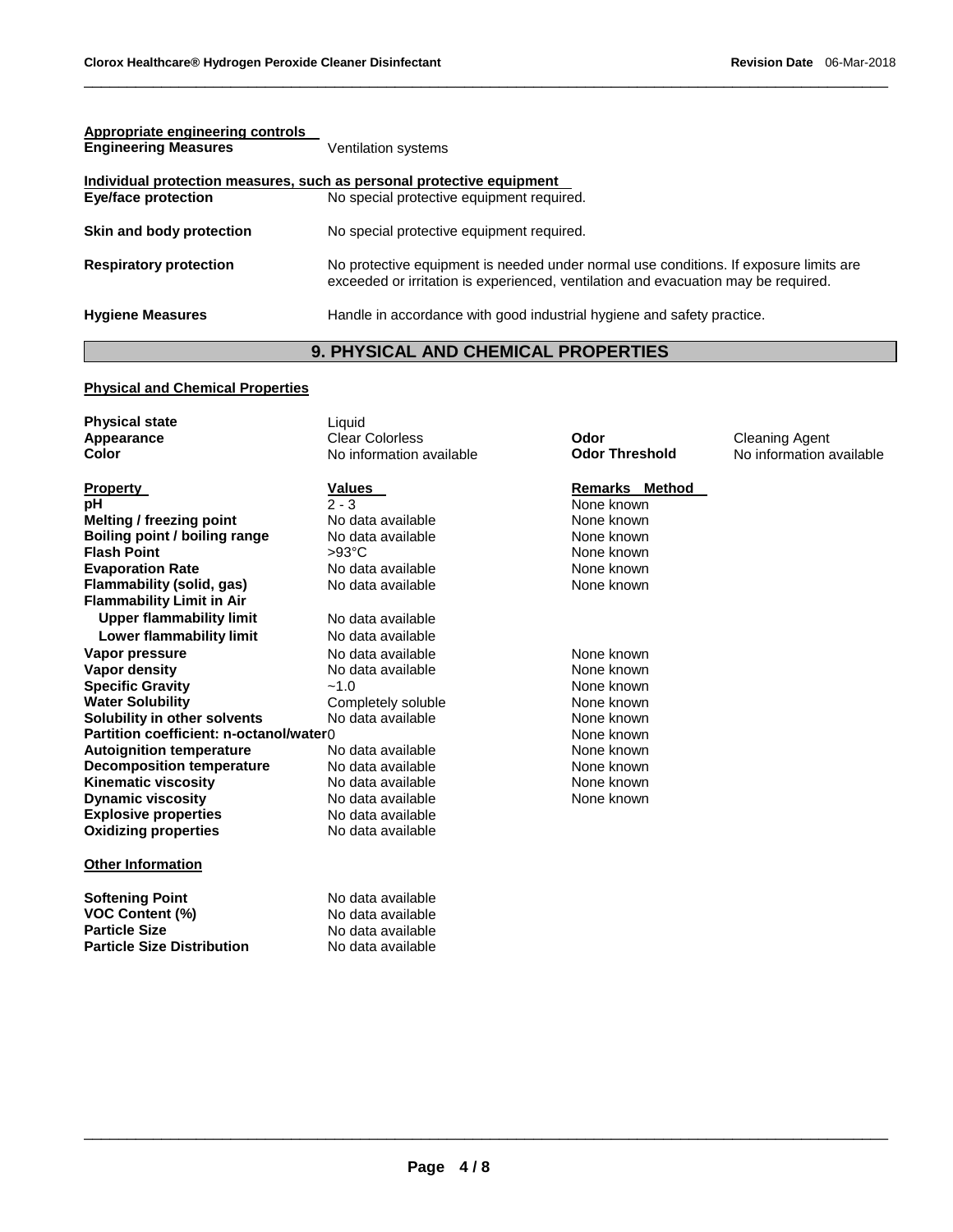## **10. STABILITY AND REACTIVITY**

\_\_\_\_\_\_\_\_\_\_\_\_\_\_\_\_\_\_\_\_\_\_\_\_\_\_\_\_\_\_\_\_\_\_\_\_\_\_\_\_\_\_\_\_\_\_\_\_\_\_\_\_\_\_\_\_\_\_\_\_\_\_\_\_\_\_\_\_\_\_\_\_\_\_\_\_\_\_\_\_\_\_\_\_\_\_\_\_\_\_\_\_\_

#### **Reactivity**

No data available

#### **Chemical stability**

Stable under recommended storage conditions.

#### **Possibility of Hazardous Reactions**

None under normal processing.

#### **Conditions to avoid**

None known based on information supplied.

#### **Incompatible materials**

None known

#### **Hazardous Decomposition Products**

None known.

## **11. TOXICOLOGICAL INFORMATION**

#### **Information on likely routes of exposure Product Information** .

| <b>Inhalation</b>   | May cause irritation of respiratory tract.                                                                                             |  |  |
|---------------------|----------------------------------------------------------------------------------------------------------------------------------------|--|--|
| Eye contact         | May cause slight irritation.                                                                                                           |  |  |
| <b>Skin contact</b> | Substance may cause slight skin irritation.                                                                                            |  |  |
| Ingestion           | Ingestion may cause irritation to mucous membranes. Ingestion may cause gastrointestinal<br>irritation, nausea, vomiting and diarrhea. |  |  |

#### **Component Information**

### **Information on toxicological effects**

| <b>Symptoms</b>                 | No information available.                                                                  |  |  |
|---------------------------------|--------------------------------------------------------------------------------------------|--|--|
|                                 | Delayed and immediate effects as well as chronic effects from short and long-term exposure |  |  |
| <b>Sensitization</b>            | No information available.                                                                  |  |  |
| <b>Mutagenic Effects</b>        | No information available.                                                                  |  |  |
| Carcinogenicity                 | There are no known carcinogenic chemicals in this product.                                 |  |  |
| <b>Reproductive toxicity</b>    | No information available.                                                                  |  |  |
| <b>STOT - single exposure</b>   | No information available.                                                                  |  |  |
| <b>STOT - repeated exposure</b> | No information available.                                                                  |  |  |
| <b>Chronic Toxicity</b>         | No known effect based on information supplied.                                             |  |  |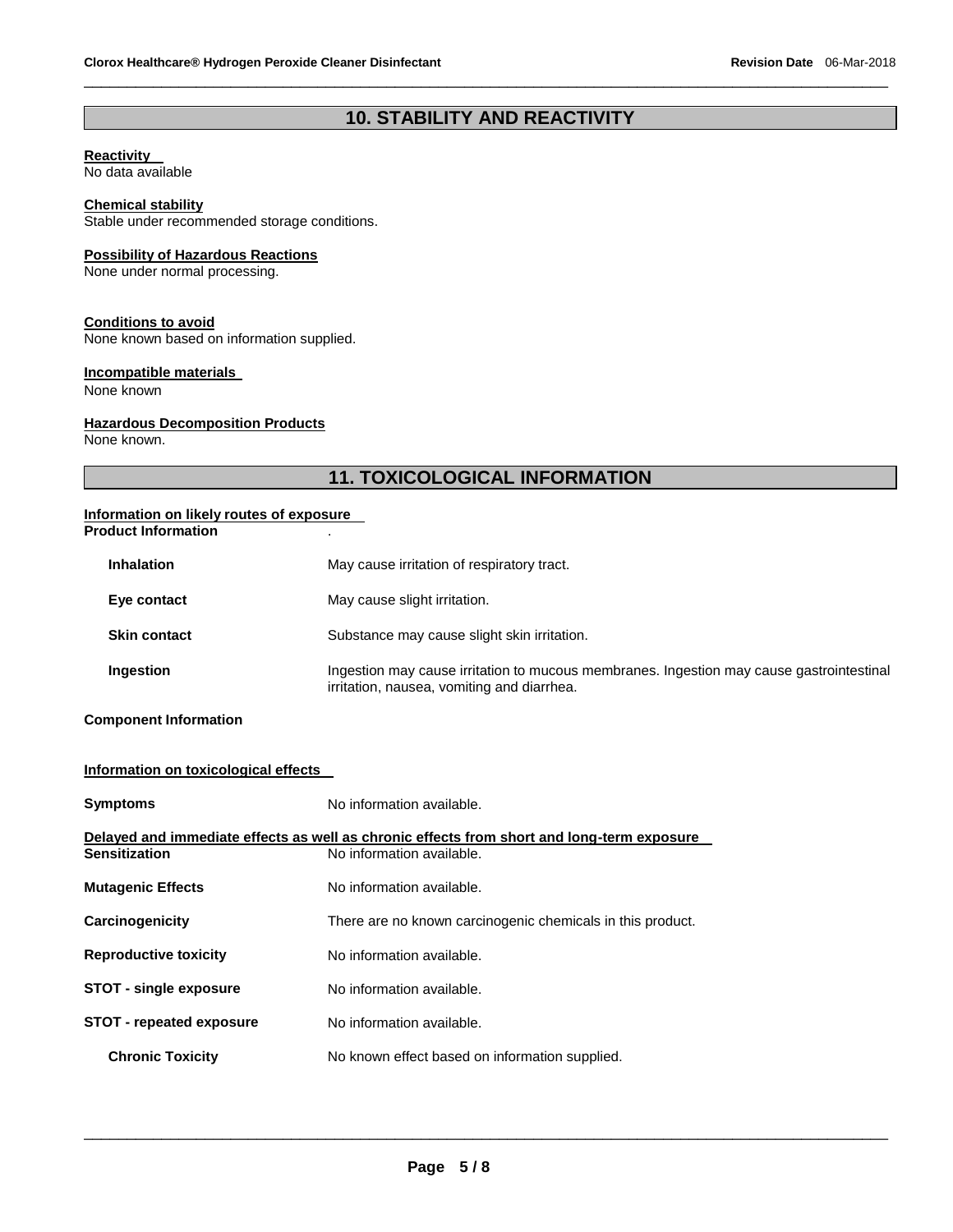**Target Organ Effects** No information available.

**Aspiration Hazard**  No information available.

**Numerical measures of toxicity Product Information** 

**The following values are calculated based on chapter 3.1 of the GHS document** No information available

## **12. ECOLOGICAL INFORMATION**

\_\_\_\_\_\_\_\_\_\_\_\_\_\_\_\_\_\_\_\_\_\_\_\_\_\_\_\_\_\_\_\_\_\_\_\_\_\_\_\_\_\_\_\_\_\_\_\_\_\_\_\_\_\_\_\_\_\_\_\_\_\_\_\_\_\_\_\_\_\_\_\_\_\_\_\_\_\_\_\_\_\_\_\_\_\_\_\_\_\_\_\_\_

#### **Ecotoxicity**

The environmental impact of this product has not been fully investigated.

#### **Persistence and Degradability**

No information available.

#### **Bioaccumulation**

No information available

#### **Other adverse effects**

No information available.

## **13. DISPOSAL CONSIDERATIONS**

| Waste treatment methods<br>Disposal methods | Dispose of in accordance with federal, state and local regulations.                                   |
|---------------------------------------------|-------------------------------------------------------------------------------------------------------|
| <b>Contaminated Packaging</b>               | Do not reuse empty containers. Dispose of in accordance with federal, state and local<br>regulations. |

#### **California Hazardous Waste Codes** 232

This product contains one or more substances that are listed with the State of California as a hazardous waste.

## **14. TRANSPORT INFORMATION**

| <b>DOT</b>  | NOT REGULATED |
|-------------|---------------|
| <b>TDG</b>  | NOT REGULATED |
| <b>ICAO</b> | NOT REGULATED |
| <b>IATA</b> | NOT REGULATED |
| <b>IMDG</b> | NOT REGULATED |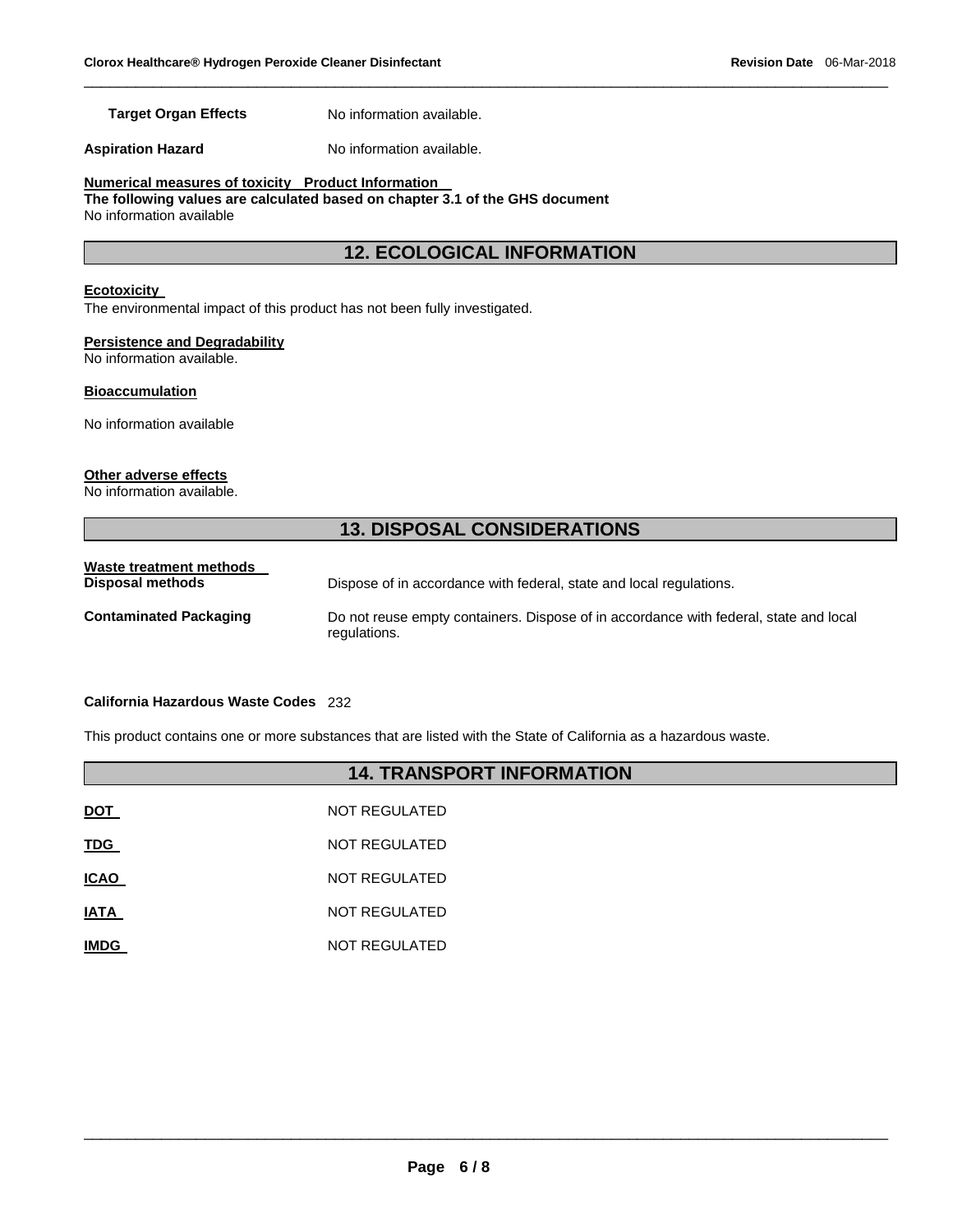#### **15. REGULATORY INFORMATION**

\_\_\_\_\_\_\_\_\_\_\_\_\_\_\_\_\_\_\_\_\_\_\_\_\_\_\_\_\_\_\_\_\_\_\_\_\_\_\_\_\_\_\_\_\_\_\_\_\_\_\_\_\_\_\_\_\_\_\_\_\_\_\_\_\_\_\_\_\_\_\_\_\_\_\_\_\_\_\_\_\_\_\_\_\_\_\_\_\_\_\_\_\_

# **International Inventories**

TSCA TSCA All components are listed on the TSCA Inventory<br>DSL All components are listed either on the DSL or NI All components are listed either on the DSL or NDSL.

**TSCA** - United States Toxic Substances Control Act Section 8(b) Inventory **DSL/NDSL** - Canadian Domestic Substances List/Non-Domestic Substances List

#### **US Federal Regulations**

#### **SARA 313**

Section 313 of Title III of the Superfund Amendments and Reauthorization Act of 1986 (SARA). This product does not contain any chemicals which are subject to the reporting requirements of the Act and Title 40 of the Code of Federal Regulations, Part 372

#### **SARA 311/312 Hazard Categories**

| Acute Health Hazard               | N٥ |
|-----------------------------------|----|
| Chronic Health Hazard             | N٥ |
| Fire Hazard                       | N٥ |
| Sudden release of pressure hazard | N٥ |
| <b>Reactive Hazard</b>            | N٥ |

#### **CWA (Clean Water Act)**

This product does not contain any substances regulated as pollutants pursuant to the Clean Water Act (40 CFR 122.21 and 40 CFR 122.42)

#### **CERCLA**

This material, as supplied, does not contain any substances regulated as hazardous substances under the Comprehensive Environmental Response Compensation and Liability Act (CERCLA) (40 CFR 302) or the Superfund Amendments and Reauthorization Act (SARA) (40 CFR 355). There may be specific reporting requirements at the local, regional, or state level pertaining to releases of this material

#### **US State Regulations**

**California Proposition 65**

This product does not contain any Proposition 65 chemicals.

#### **U.S. State Right-to-Know Regulations**

This product does not contain any substances above threshold limits that are regulated by state right-to-know.

#### **EPA Statement**

This chemical is a pesticide product registered by the Environmental Protection Agency and is subject to certain labeling requirements under federal pesticide law. These requirements differ from the classification criteria and hazard information required for safety data sheets, and for workplace labels of non-pesticide chemicals. Following is the hazard information as required on the pesticide label:

#### **EPA Pesticide label**

CAUTION: Causes moderate eye irritation. Avoid contact with eyes or clothing. Wash thoroughly with soap and water after handling and before eating, drinking, chewing gum, using tobacco or using the toilet.

**International Regulations Mexico National occupational exposure limits Canada WHMIS Hazard Class** Non-controlled